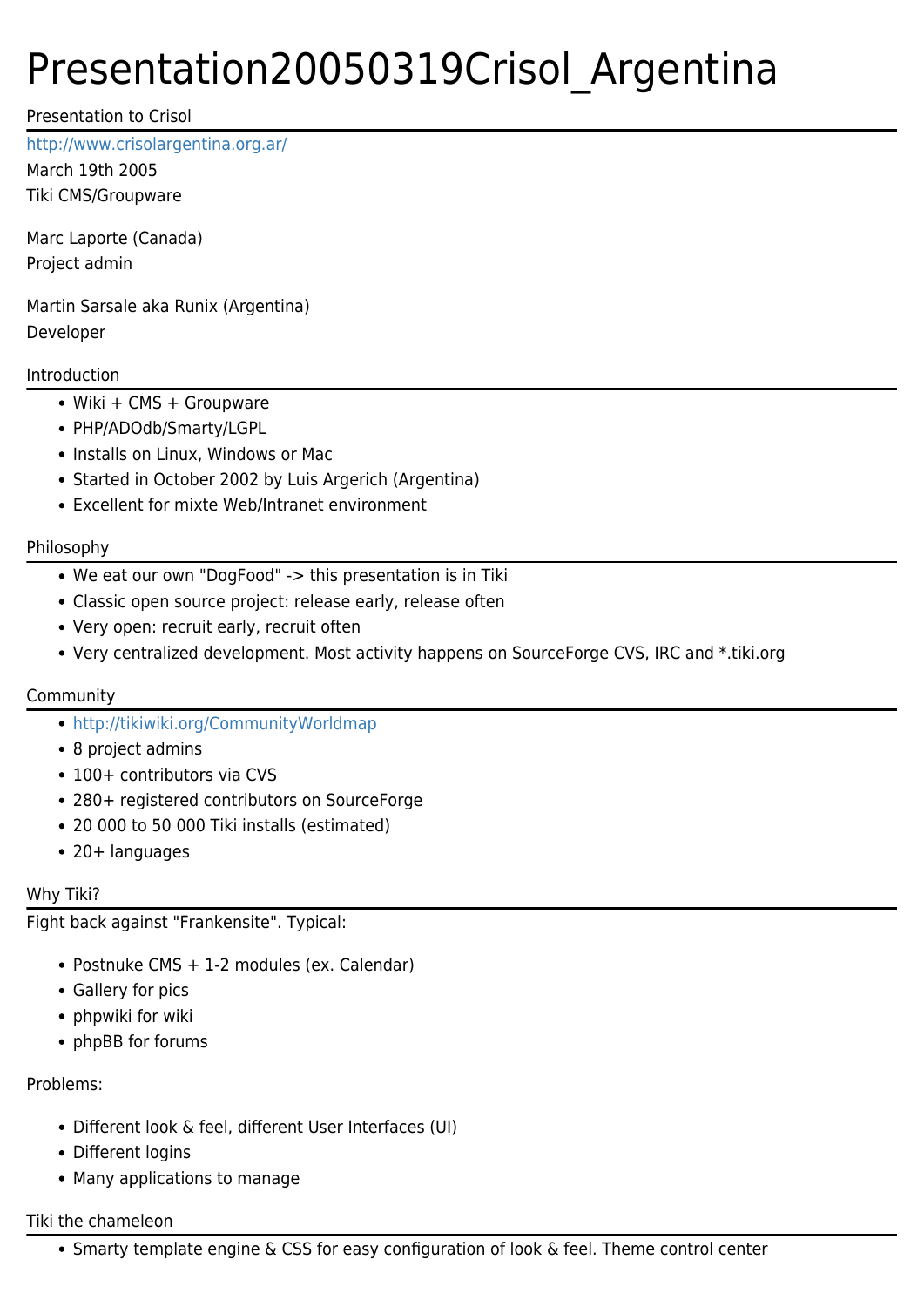# Examples:

<http://www.exclusivite.ca/Accueil> [http://bu-mtl.com/Bar\\_a\\_Vins](http://bu-mtl.com/Bar_a_Vins) <http://www.lancementsuse.ca/>

### The power & simplicity of a wiki

- [WikiPedia](http://es.wikipedia.org/)
- Browser-based editing of webpages
- Wiki syntax for simple formatting without html
- Multiple editors
- Version history

Tiki deals with problems from classic wikis

- Authentication
- Structures
- Powerful category system
- "Cached links"
- Other features are integrated (forums, articles/blogs, etc)

#### CMS Features

- Wiki (full-featured)
- Articles & blogs
- Links directory
- Image gallery
- File Gallery
- Banner ads management
- Forums
- FAQ
- Quiz / Surveys / Polls
- Newsletter

#### Groupware features

- Trackers (bugs, tasks, etc)
- MyTiki (task, notes, bookmarks, files, calendar, etc)
- Internal message system
- Calendar for groups

# Transversal features

- Very elaborate permission system: 151 permissions assignable to groups in 1.8 (176 in upcoming 1.9)
- Global search engine
- Integrated statistics
- RSS & XML-RPC
- Category system
- Wiki syntax (not just in wiki, but also forums, etc)
- Multilingual menus (multilingual content in 1.9)
- Authentification LDAP, CAS, Web server, etc
- Browser-based administration (after installation)
- All settings are saved in the database.